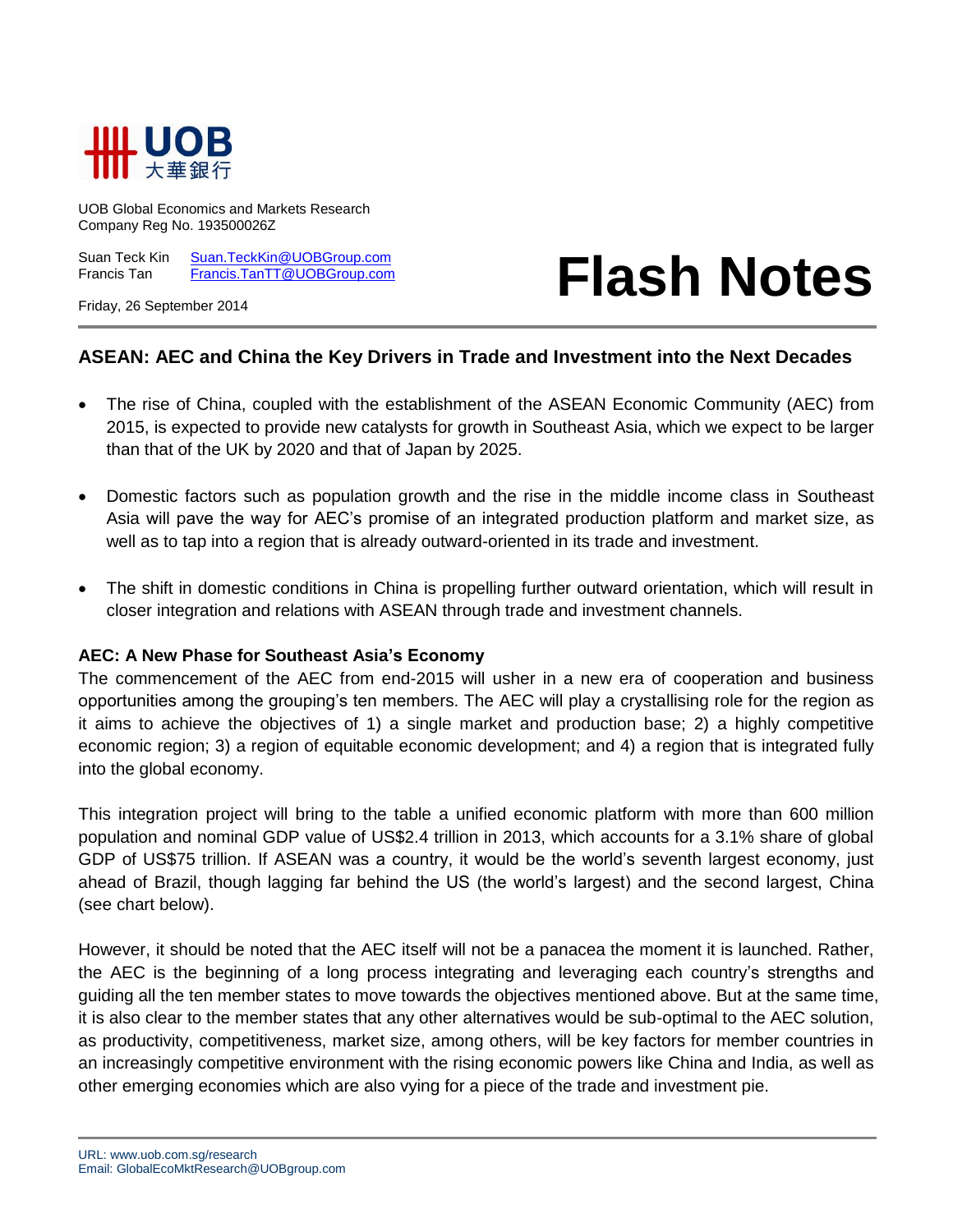

Source: World Bank and UOB Global Economics and Markets Research's estimates

# **Southeast Asia's Economic Size to Exceed Japan by 2025**

In view of the dynamism and scale of an integrated region, our projections show that even by growing annually at just about two-third of the pace that it was used to during the period of 2001 to 2013, the size of the 10-member ASEAN's economy could exceed US\$4 trillion by 2020 (roughly the size of Germany in 2013) and would be nearly four times larger by 2030 at US\$9 trillion (size of China's economy in 2013).

This means that going by our calculations, along the way after 2020, Southeast Asia's economy would be larger than that of the UK and would overtake that of Japan by 2025. This would make Southeast Asia as one of the world's fastest-growing consumer markets as more enter the middle class status.

We anticipate that by 2030, China's economy would have expanded to US\$28 trillion, just shy of the US economy's size of US\$29 trillion, but would have exceeded Eurozone's economic size of about US\$20 trillion (see chart below) by then.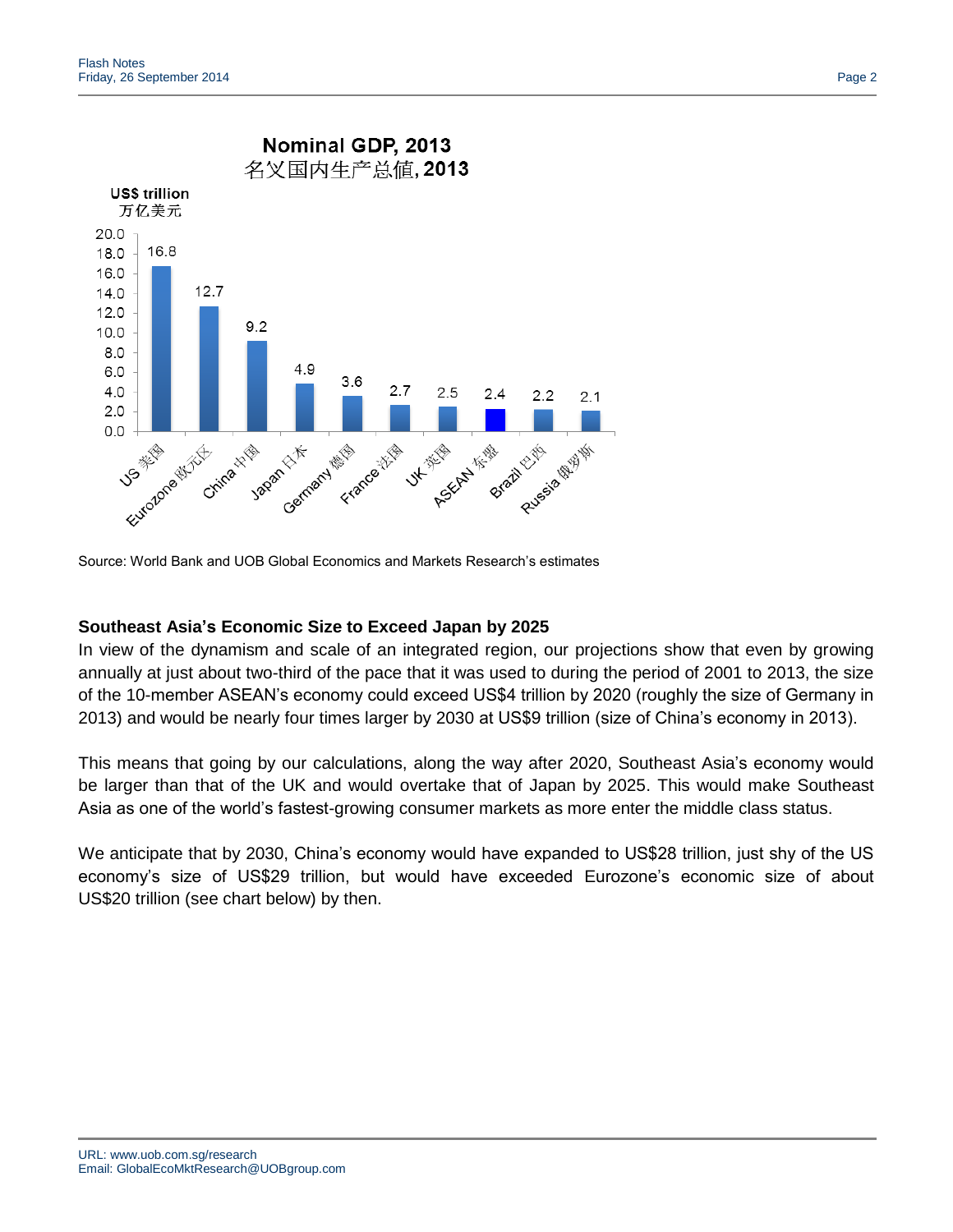

Source: International Monetary Fund, World Bank and UOB Global Economics and Markets Research's estimates

We believe that these projections for Southeast Asia are achievable, going by recent developments in the region, including the opening up of Myanmar to the international community, presidential election in Indonesia and the return of stability in Thailand after the military coup that ousted former PM Yingluck among others. In addition, the less-developed members such as Myanmar, Cambodia, Laos and Vietnam have plenty of room for growth and to catch up given their low starting bases.

In addition, we expect that pro-business policies will continue to be pursued by various member states within ASEAN, especially within the guiding framework of AEC starting from 2015 that will help to promote free flow of goods, services, investment and skilled labour, as well as freer flow of capital, all of which would serve to make the region into an enlarged production base and a consumer market.

# **Driving Factors for Southeast Asia's Growth Story**

# *Population*

Having a large population of more than 600 million is clearly an advantage, especially within a fast- growing region, which would ensure rising income and standards of living, which will then spur rising consumer demand for a wide range of products and services.

Indeed, the Asian Development Bank estimated that by 2030, nearly half a billion of population in Southeast Asia will be classified as middle income class. This represents close to 65% of the population by then, from 29% of the Southeast Asian population in 2010 (see charts below).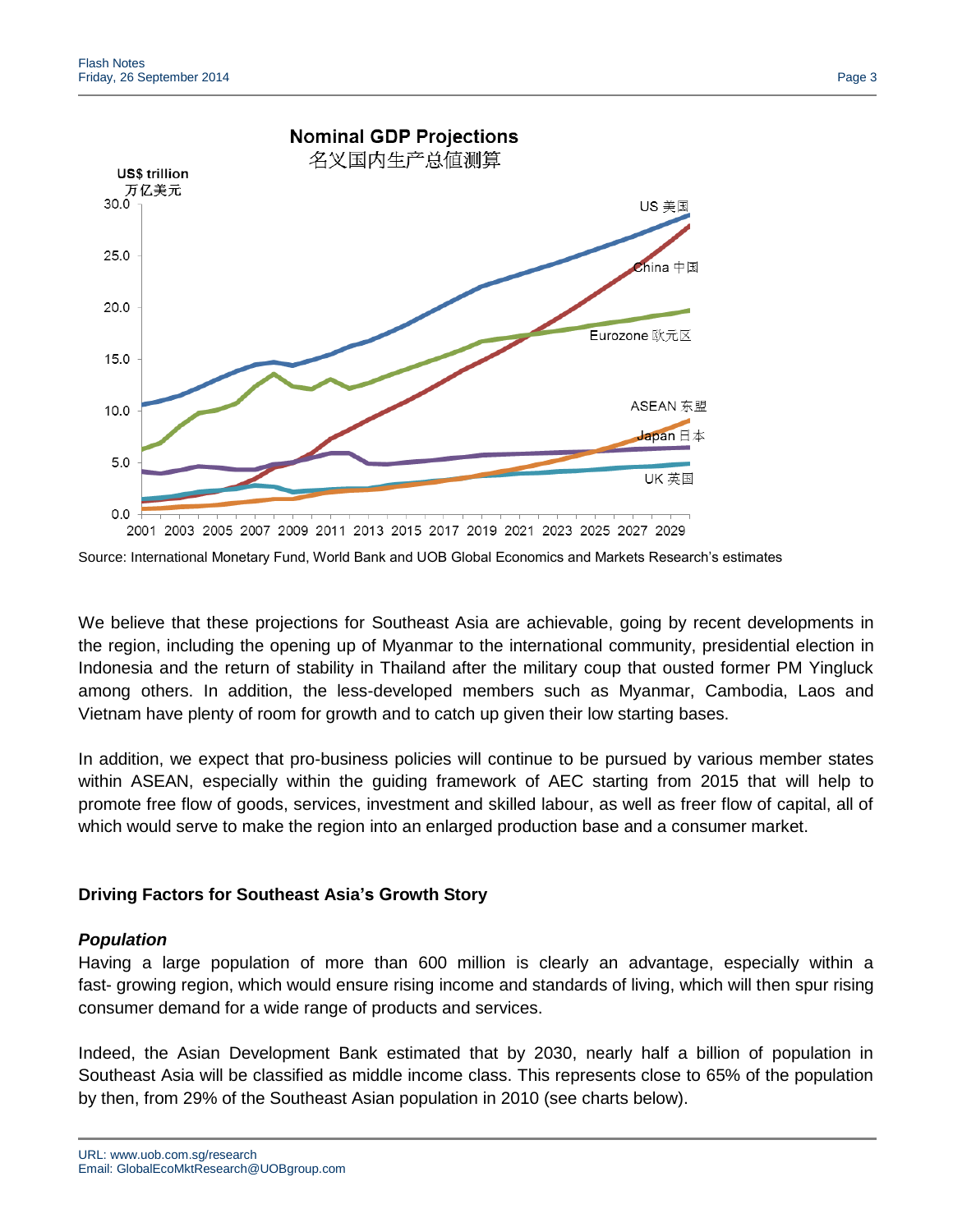

Middle income: daily expenditure of US\$10-100 Source: ADB Institute

ASEAN itself is already a trade-driven bloc and we anticipate the momentum will continue in the decades ahead, given the rich store of resources and an established manufacturing base which will be boosted further by the AEC. This will the key to drive further both intra-ASEAN trade (among members of ASEAN), as well as extra-ASEAN trade (trade with countries outside ASEAN grouping) as the promises of a single production platform and a unified market strengthen trade activities.

As shown in the chart below, share of ASEAN's total trade (exports plus imports) was at 5.8% of the world's total trade in 2003 and rose to 6.7% share in 2013, while the shares of the other major blocs such as the Eurozone and the North American Free Trade Area have been falling over the years. Assuming the same compound annual growth rates experienced in 2003 to 2013 for these trading blocs, we expect ASEAN's share to rise further to 7.6% by 2030 and for Eurozone and NAFTA to continue to fall.



Source: UNCTAD and UOB Global Economics and Markets Research's estimates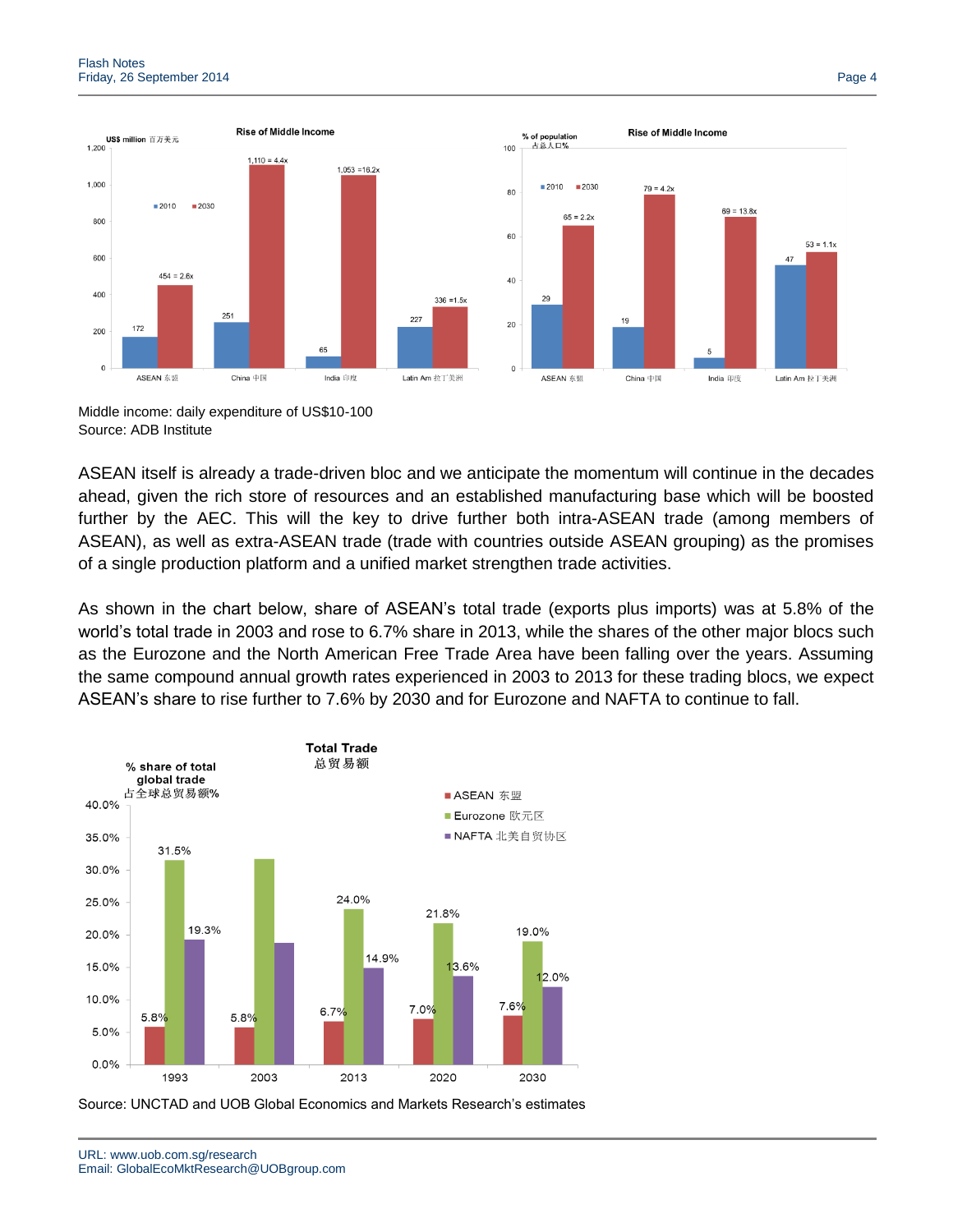This is reflected in our forecasts for ASEAN's total trade which would see intra-ASEAN trade to rise from the current 25% share to 28% share of global trade by 2030. It should be noted that with closer trade relations with China, especially with the opening up of Myanmar, the share of China's total trade with ASEAN member states is expected to rise to 24% by 2030, more than three times the amount seen in 2003. Meanwhile, the shares for the US and Eurozone will decline further, continuing the downtrend seen between 2003 and 2013.

The view from ASEAN is even more optimistic, with the former ASEAN Secretary-General, Dr Surin Pitsuwan, was quoted as saying that with the movement of goods and services among ASEAN countries after the implementation of the AEC in 2015, he expects that intra-ASEAN trade will increase to 30% share and reach 35% five years later in 2020.



Source: ASEAN statistics and UOB Global Economics and Markets Research's estimates

# *Foreign Direct Investment (FDI)*

The other key factor both as a stimulus at the early stages, as well as a force to sustain growth momentum in the subsequent stages, is the severe lack of infrastructure investment in the region. According to the Asian Development Bank, more than US\$8 trillion of infrastructure investment will be required in Asia between 2010 and 2020 and over US\$800 million of that for Southeast Asia.

For example, one fact to underscore the lack of infrastructure investment in the region is that in China by 2020, investment in high speed rail is projected to reach US\$300 billion (the equivalent of Malaysia's nominal GDP in 2013), with track length of 25,000km. In contrast, Southeast Asia's first high speed rail has barely gotten off the ground, with Malaysia and Singapore still in the planning phase of the 330km KL-Singapore line, with estimated cost of US\$12 billion and slated for 2020 completion. Thailand is also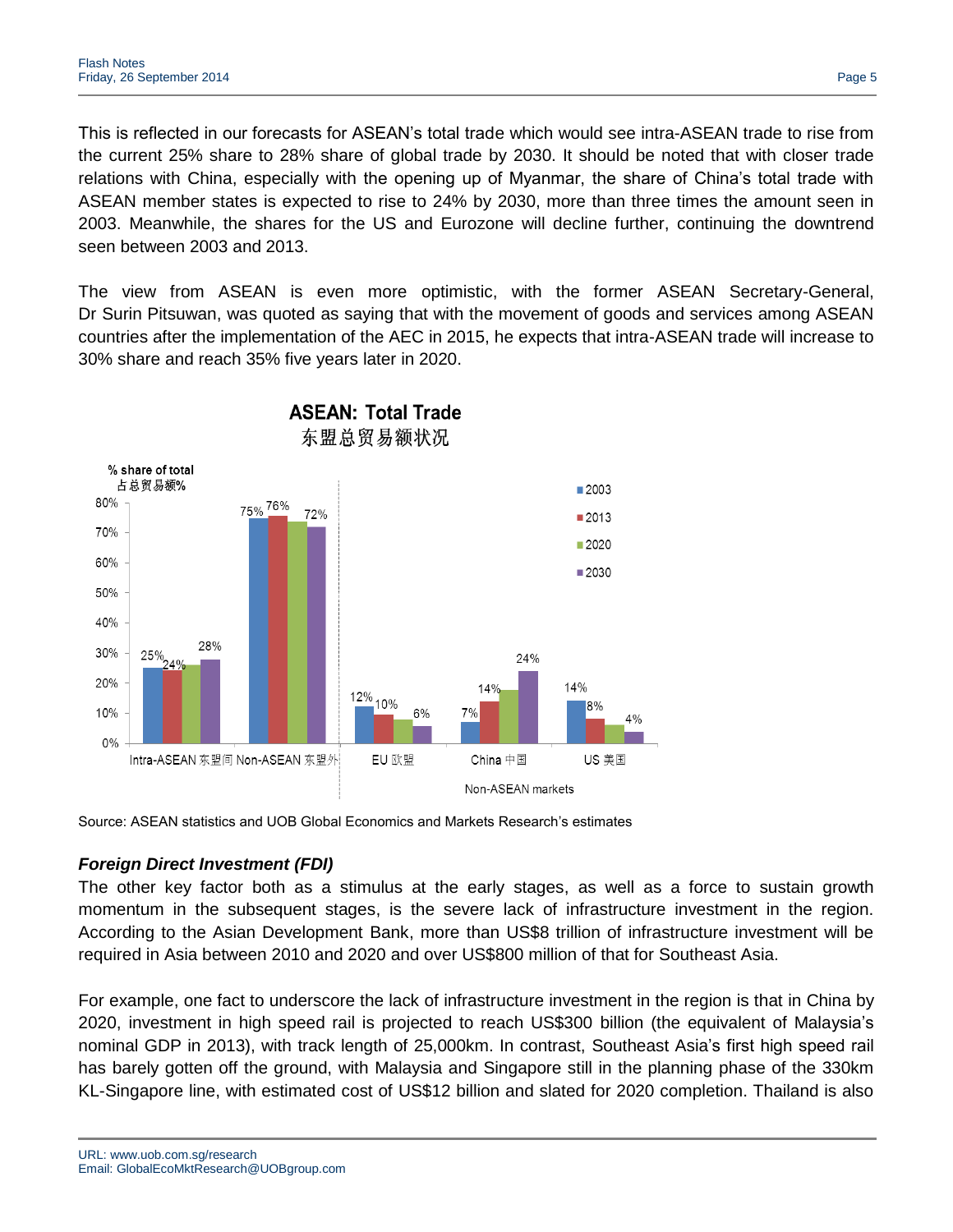reportedly going ahead with its high speed rail project for completion in 2021, which will eventually be part of the 3,000km Kunming-Singapore line that passes through Laos, Thailand and Malaysia.

The lag in infrastructure investment and the opening up of economies such as Myanmar have presented opportunities within Southeast Asia, attracting investors' attention with increased investment inflows. As shown in the chart below, Southeast Asia has surpassed China for the first time in terms of volumes of FDI inflows after falling behind for more than a decade (see chart below).



ASEAN5: Indonesia, Malaysia, Philippines, Singapore and Thailand Source: CEIC and UOB Global Economics and Markets Research's estimates

We anticipate the FDI flows into Southeast Asia will continue to gather momentum. The stock of FDI accumulation in Southeast Asia has been rising at a steady pace of about 16% annualised rate since 1980. Even with a conservative assumption of about 8% annual growth (i.e. half the historic growth rate), the stock of investment in Southeast Asia is expected to nearly double to US\$2.7 trillion in 2020 and to US\$6 trillion by 2030, from US\$1.6 trillion in 2013.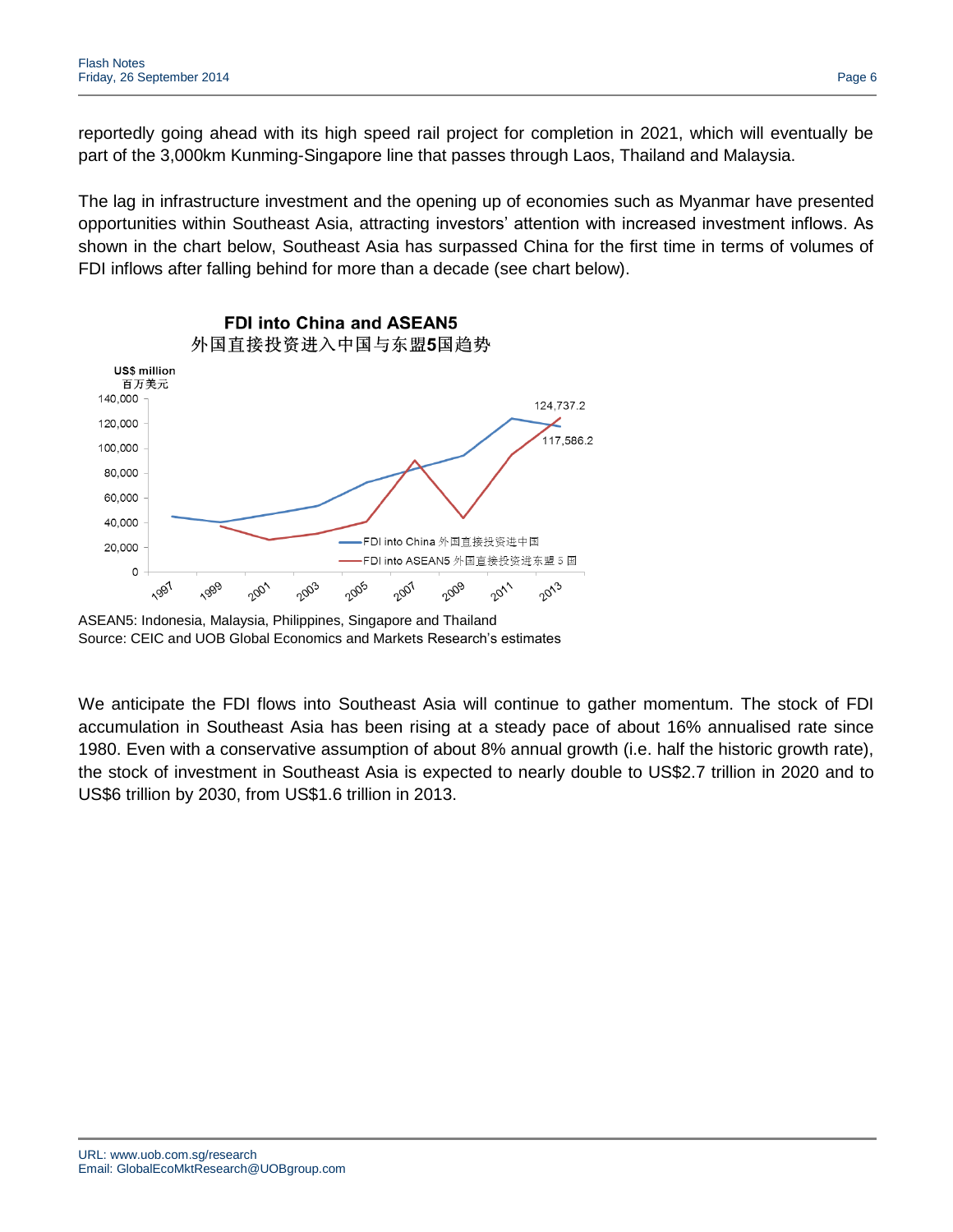

# **ASEAN: FDI Stock**

Source: UNCTAD and UOB Global Economics and Markets Research's estimates

### *The China Connection*

Amid all these optimistic projections for Southeast Asia as a result of AEC's crucial role in driving trade and investment into the region, the other main driving force will be that of China.

China has been playing an active role in building trade and investment relations with Southeast Asia in the past decade, extending the historic relationship that dates back thousands of years. In 2013, China's President Xi Jinping mooted the idea of the New Silk Road or the Maritime Silk Road that starts from Fujian province and linking all the littoral countries of the region.

From the perspective of trade and investment, this Maritime Silk Road concept will deepen further China's connection with Southeast Asia, with AEC serving as a main catalyst. As China faces its domestic "growing pains" of rising labour costs, land costs and appreciating currency, it is increasingly seeking new production and market bases and Southeast Asia will be the natural destination given the geographic and historic ties.

So far, China has been playing a rising role in Southeast Asia. As shown in the chart below, China's share of ASEAN's total trade has more than doubled from 5% in 2000 to 14% in 2010 and to 16% share or US\$405 billion in 2013. Based on our projections, China's share (excluding Taiwan and Hong Kong) could reach 24% or US\$1.5 trillion by 2030.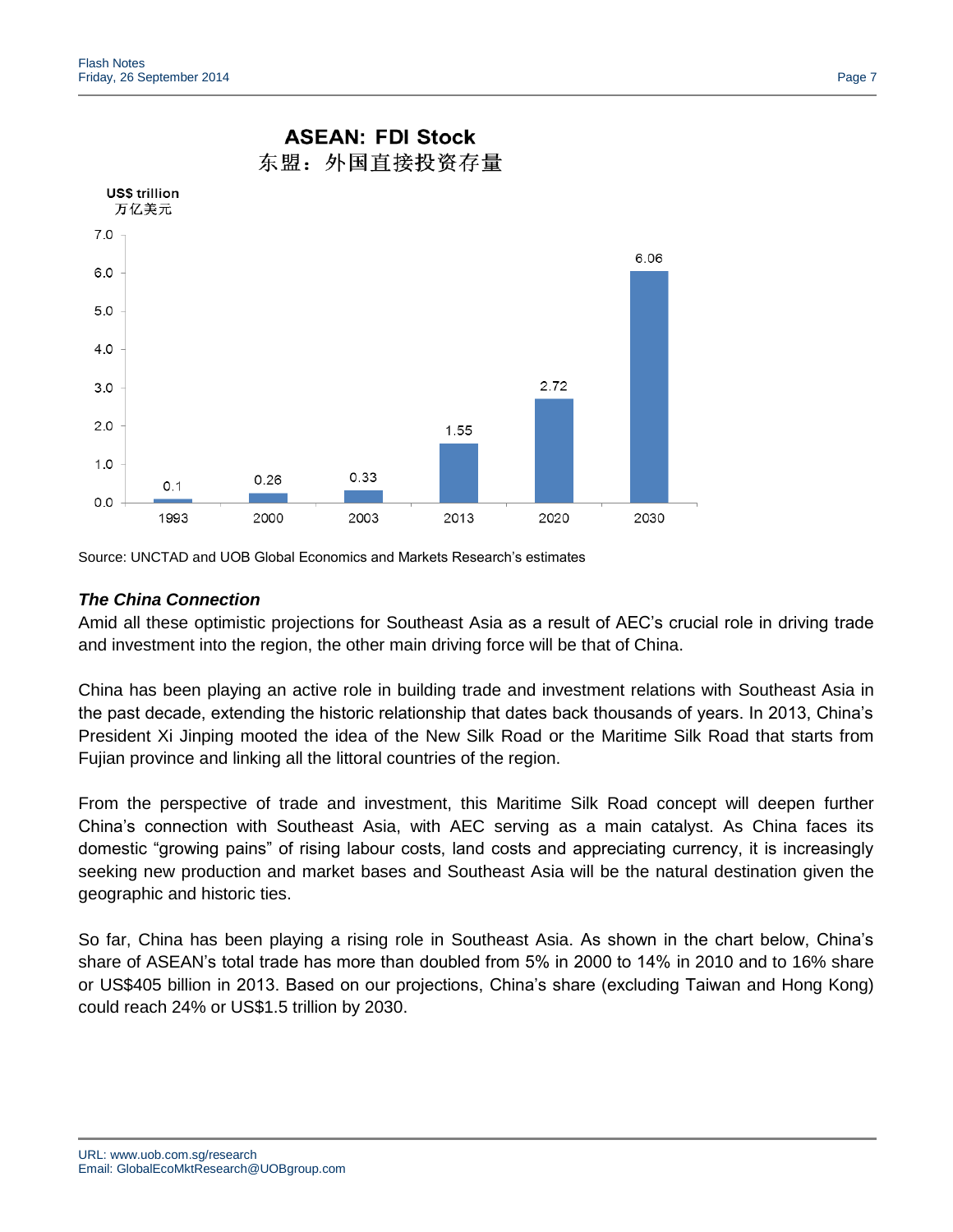

#### **ASEAN: Total Trade with China** 东盟-中国总贸易额

Source: CEIC and UOB Global Economics and Markets Research's estimates

Similarly on the investment front, China's push on overseas investment in recent years (in order to balance out investment inflows and also to reduce partly appreciation pressure on the RMB), has seen Southeast Asia as a main beneficiary. This has resulted in both inflows and outflows of China's direct investment, closing the gap from what was the case 10 years ago.





Source: CEIC and UOB Global Economics and Markets Research's estimates

As shown in the charts below, China's overseas direct investment (ODI) has accelerated since 2007 (see chart below). Of note is that Asia represents the bulk of China's annual ODI flow to the world, accounting for 73% share in 2012.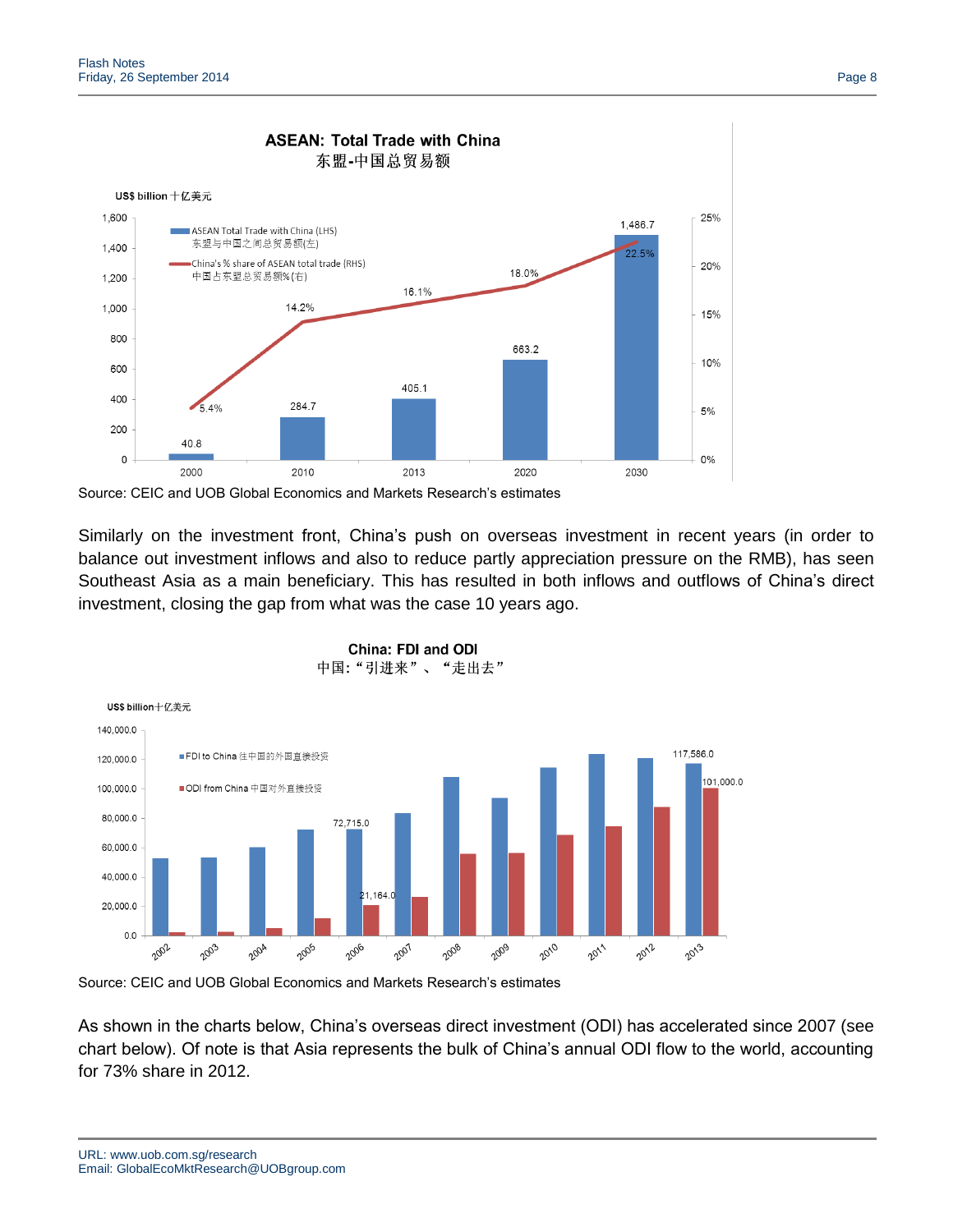

# **China: ODI Destinations - Annual Flows**

Source: CEIC and UOB Global Economics and Markets Research's estimates

In 2003, China's ODI to ASEAN countries was around US\$600 million and accounted for only 2.2% of China's annual ODI flow to Asia and that figure has climbed to 8% by 2013. Based on our projections, the share could rise to 14% by 2030, with flow of US\$185 billion or 6 times larger compared to 2013.



Source: CEIC and UOB Global Economics and Markets Research's estimates